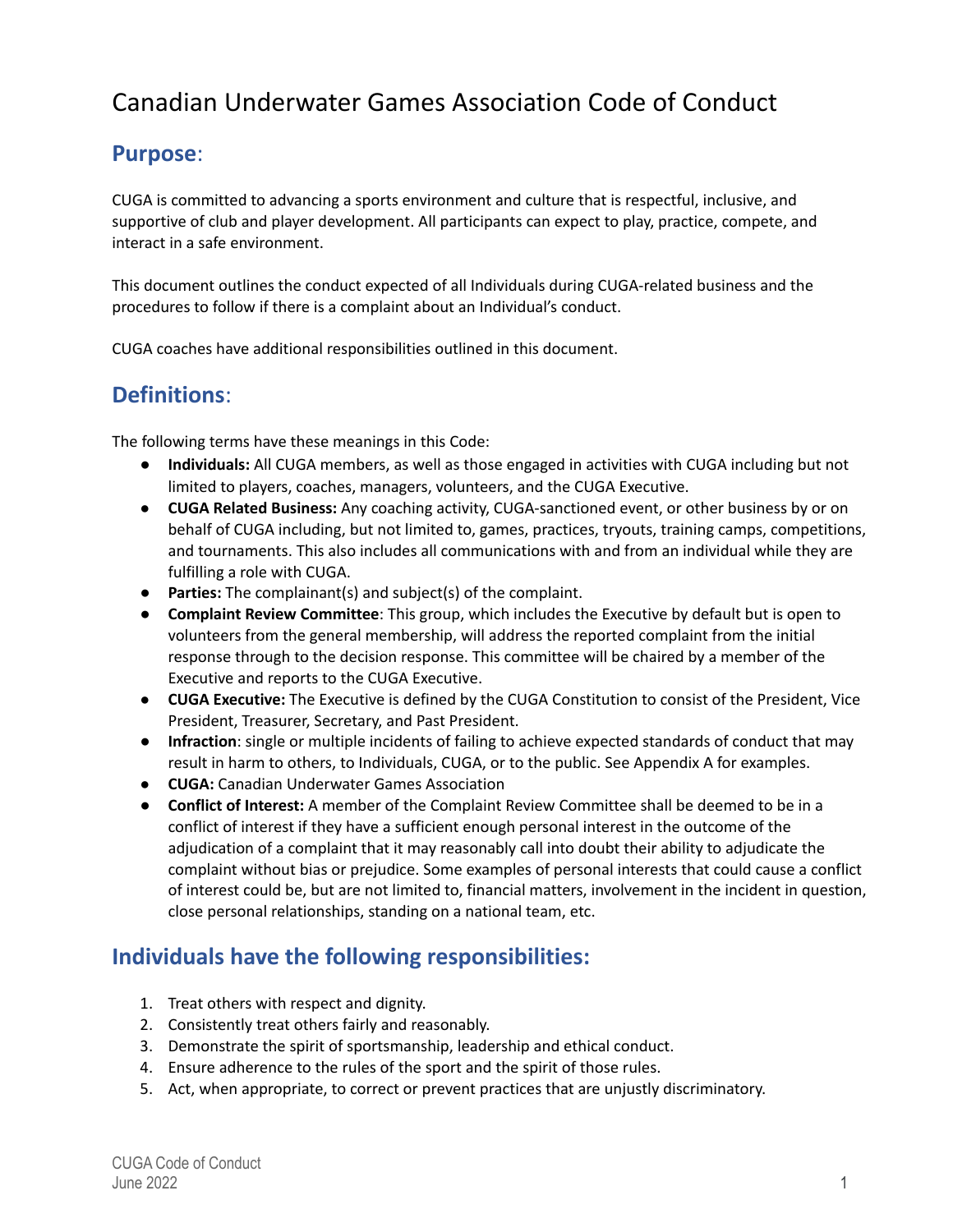- 6. Focus comments or criticism appropriately and avoid public criticism of participants, coaches, officials, volunteers, or CUGA.
- 7. Accept and consider feedback with respect to their own actions and take positive steps to resolve.
- 8. Refrain from any behaviour that constitutes harassment, where harassment is defined as comment or conduct directed towards an individual or group, which is offensive, abusive, racist, sexist, degrading, or malicious. Types of behaviour that constitute harassment include, but are not limited to:
	- Written, online, or verbal abuse, threats, or outbursts
	- Unwelcome remarks, jokes, comments, innuendo, or taunts
	- Leering or other suggestive or obscene gestures
	- Condescending or patronizing behaviour which is intended to undermine self-esteem, diminish performance or adversely affect playing conditions
	- Retaliation or threats of retaliation against an individual who reports harassment to CUGA
- 9. Refrain from any behaviour that constitutes sexual harassment, where sexual harassment is defined as unwelcome sexual comments and sexual advances, requests for sexual favours, or conduct of a sexual nature. Types of behaviour that constitute sexual harassment include, but are not limited to:
	- Sexist jokes
	- Display of sexually offensive material
	- Sexually degrading words used to describe a person
	- Inquiries or comments about a person's sex life
	- Unwelcome sexual flirtations, advances, or propositions
	- Persistent unwanted contact

### **Coaches**:

CUGA coaches agree to follow the NCCP Code of Ethics (2020), which describes five Ethical Principles and the corresponding Standards of Behaviour Expected of Coaches.

| Principle                         | Standards of Behaviour Expected by Coaches                                                                                                                                                                                                                                                                                                                                                                                                                                                                                                                           |
|-----------------------------------|----------------------------------------------------------------------------------------------------------------------------------------------------------------------------------------------------------------------------------------------------------------------------------------------------------------------------------------------------------------------------------------------------------------------------------------------------------------------------------------------------------------------------------------------------------------------|
| Leadership and<br>Professionalism | Understand the authority that comes with your position and make decisions<br>$\bullet$<br>that are in the best interest of all participants<br>Share your knowledge and experience openly<br>Maintain the athlete-centered approach to coaching so that every participant's<br>$\bullet$<br>well being is a priority<br>Be a positive role model<br>Maintain confidentiality and privacy of participants' personal information                                                                                                                                       |
| <b>Health And Safety</b>          | Recognize and minimize vulnerable situations to ensure the safety of<br>$\bullet$<br>participants<br>Prioritize a holistic approach when planning and delivering training and<br>competition<br>Advocate for, and ensure appropriate supervision of participants, including the<br>Rule of Two<br>Participate in education and training to stay current on practices to ensure the<br>continued safety of your participants<br>Understand the scope of your role and skills and call upon others with<br>specialized skills when needed to support your participants |
| <b>Respect and Integrity</b>      | Provide equitable opportunity and access for all<br>$\bullet$<br>Establish a respectful and inclusive sport environment where all participants can<br>raise questions or concerns<br>Obey the rules and participate honestly and respectfully<br>Be open, transparent and accountable for your actions                                                                                                                                                                                                                                                               |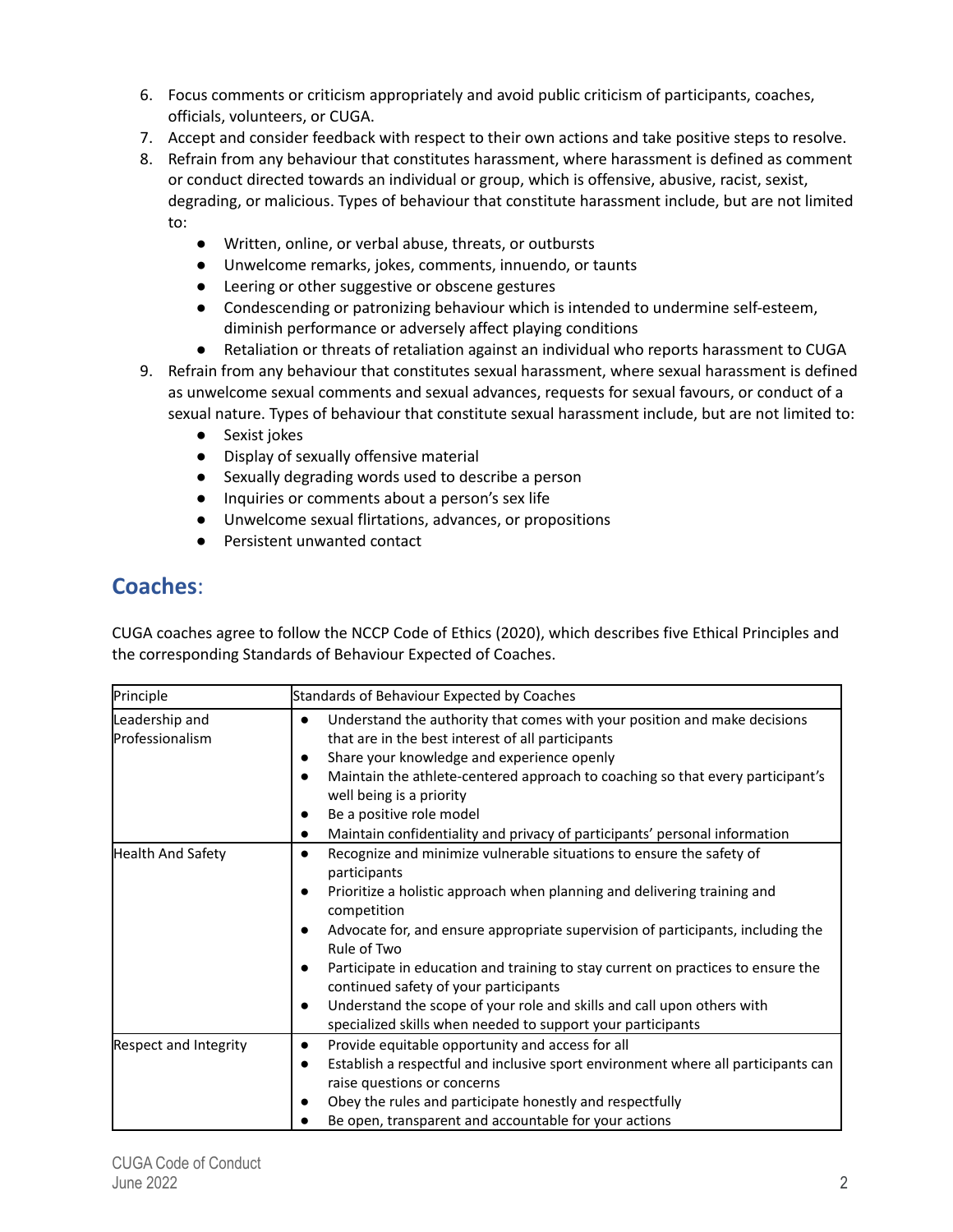|             | Maintain objectivity when interacting with all participants                          |
|-------------|--------------------------------------------------------------------------------------|
| Rule of Two | The goal of the Rule of Two is to ensure all interactions and communications are     |
|             | open, observable and justifiable. The purpose is to protect participants (especially |
|             | minors) and coaches in potentially vulnerable situations by ensuring more than one   |
|             | adult is present. There may be exceptions for emergency situations.                  |
|             |                                                                                      |

Coaches who do not follow the NCCP Code of Ethics may have violated the CUGA Code of Conduct and may be subject to sanctions.

### Coaches have the following additional responsibilities:

#### **Athlete Safety**

- Ensure a safe environment by selecting activities and establishing controls that are suitable for the age, experience, ability, and fitness level of the involved athletes.
- Prepare athletes systematically and progressively, using appropriate time frames and monitoring physical and psychological adjustments while refraining from using training methods or techniques that may harm athletes.
- Avoid compromising the present and future health of athletes by communicating and cooperating with sport medicine professionals in the diagnosis, treatment, and management of athletes' medical and psychological treatments.

#### **Athlete Development**

- Support the coaching staff of a training camp, provincial/territorial team, or national team; should an athlete qualify for participation with one of these programs.
- Act in the best interest of the athlete's development as a whole person.
- Respect coaches.
- Respect athletes playing with other teams and, in dealings with them, not encroach upon topics or actions which are deemed to be within the realm of 'coaching', unless after first receiving approval from the coaches who are responsible for the athletes.

#### **Athlete Protection**

- Self-report any ongoing criminal investigation, conviction, or existing bail conditions, including those for violence, child pornography, or possession, use, or sale of any illegal substance.
- Not engage in a sexual relationship with an athlete under 18 years old or an intimate or sexual relationship with an athlete over the age of 18 if the individual is in a position of power, trust, or authority over the athlete.
- Recognize the power inherent in the position of coach and respect and promote the rights of all participants in sport.

### **Complaint Process**

Anyone, including but not limited to CUGA members, parents, athletes, club representatives may report a complaint. Complaints should be submitted to complaints@cuga.org.

● Complaints must be in writing and signed, and must be filed within six (6) months of the alleged incident. Anonymous complaints may be accepted at the sole discretion of the CUGA Complaint Review Committee.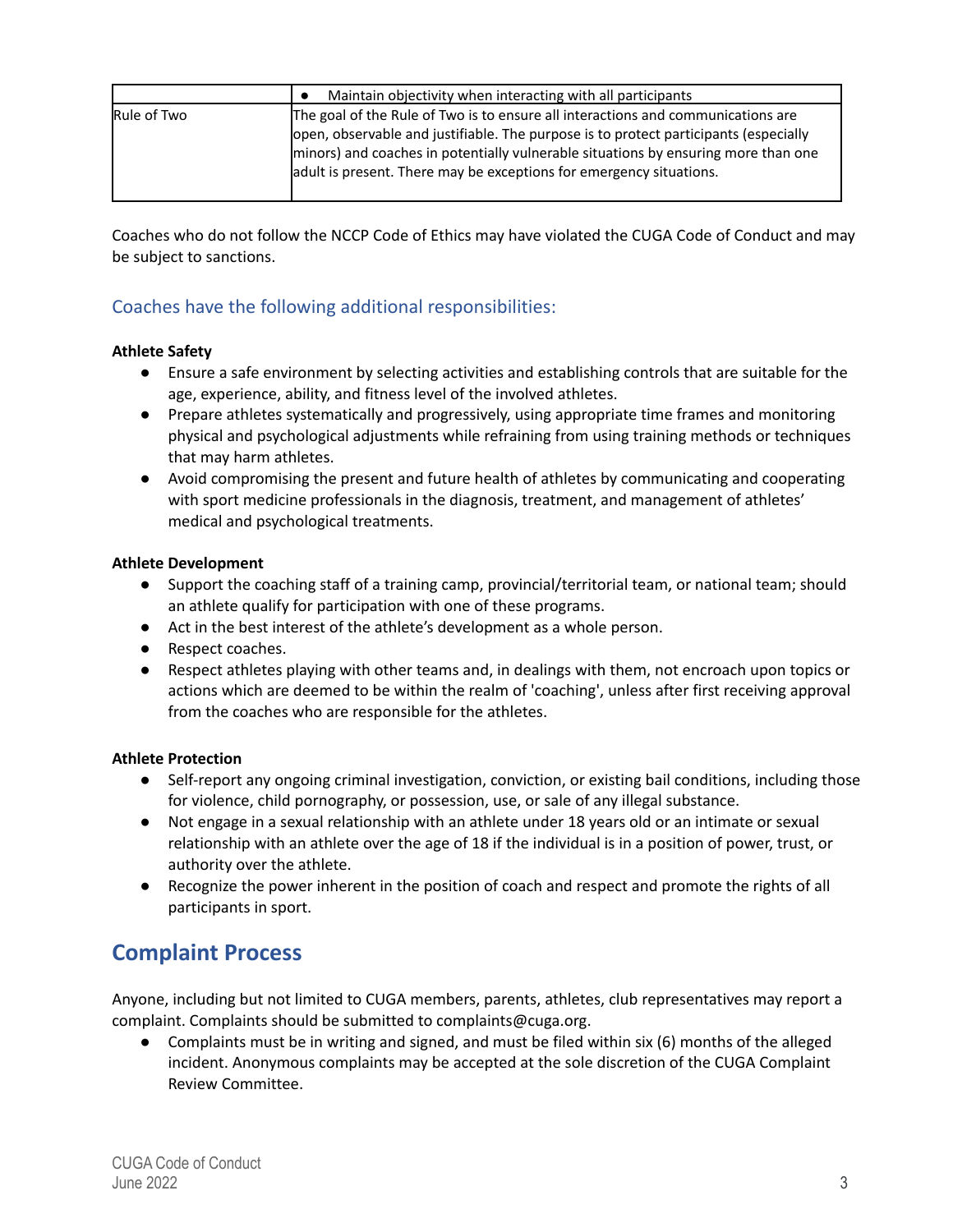● A complainant wishing to file a complaint outside of the six (6) month period must provide a written statement giving reasons for an exemption to this limitation. The decision to accept, or not accept, the complaint outside of the six (6) month period will be at the sole discretion of the Complaint Review Committee. This decision may not be appealed.

#### Review Process

- The complainant will receive email acknowledgment of receipt of the complaint.
- The Complaints Review Committee will determine the possibility of conflict of interest between its members and anyone involved in the complaint process. Committee members deemed in potential conflict will recuse themselves from the process. A minimum of 3 Committee members must be available to oversee the process, if that number cannot be met a call will be placed to the membership for (an) additional member(s) to temporarily join the committee..
- The Complaints Review Committee will review and determine initial steps within 14 days of complaint receipt. These steps may include, but are not restricted to review of the presented material and collection of further information relevant to the issue.
- Subsequently, the Complaints Review Committee will conduct a thorough review; this review will include, within reasonable measures, an attempt to reach out to all the Parties or other witnesses/participants. Exceptions are permitted, but rationale must be documented (e.g. retaliation, risk to a vulnerable individual, legal implications). The committee will facilitate mediation with the Parties if appropriate, determine possible infractions, and determine sanctions if warranted.
- The written decision, including reasons, sanctions, and possible follow-up, will be sent to all the Parties.
- Unless the Committee decides otherwise, any disciplinary sanctions will begin immediately.
- Archive all documentation related to the complaint for 7 years.

#### Appeal Process

Appeals must be filed in writing, providing reasons for the request, within 7 days of receipt of the Complaint Review Committee's decision.

The Complaint Review Committee will review the request and make a decision. The same conflict of interest requirements apply here as those outlined above.

The decision, with reasons, will be communicated in writing to the appellant. The outcome of the appeal process cannot be appealed.

## **Confidentiality**

The complaint and discipline process is confidential and involves only the Parties, the Executive, the Complaints Review Committee, and any independent advisors to the Committee. Once initiated and until a decision is released, none of the parties will disclose confidential information relating to the discipline or complaint to any person not involved in the proceedings. Individuals involved in the complaint may be asked to keep the names and identities confidential of underage or vulnerable individuals involved in the complaint following its resolution, at the discretion of the Executive and Complaints Review Committee.